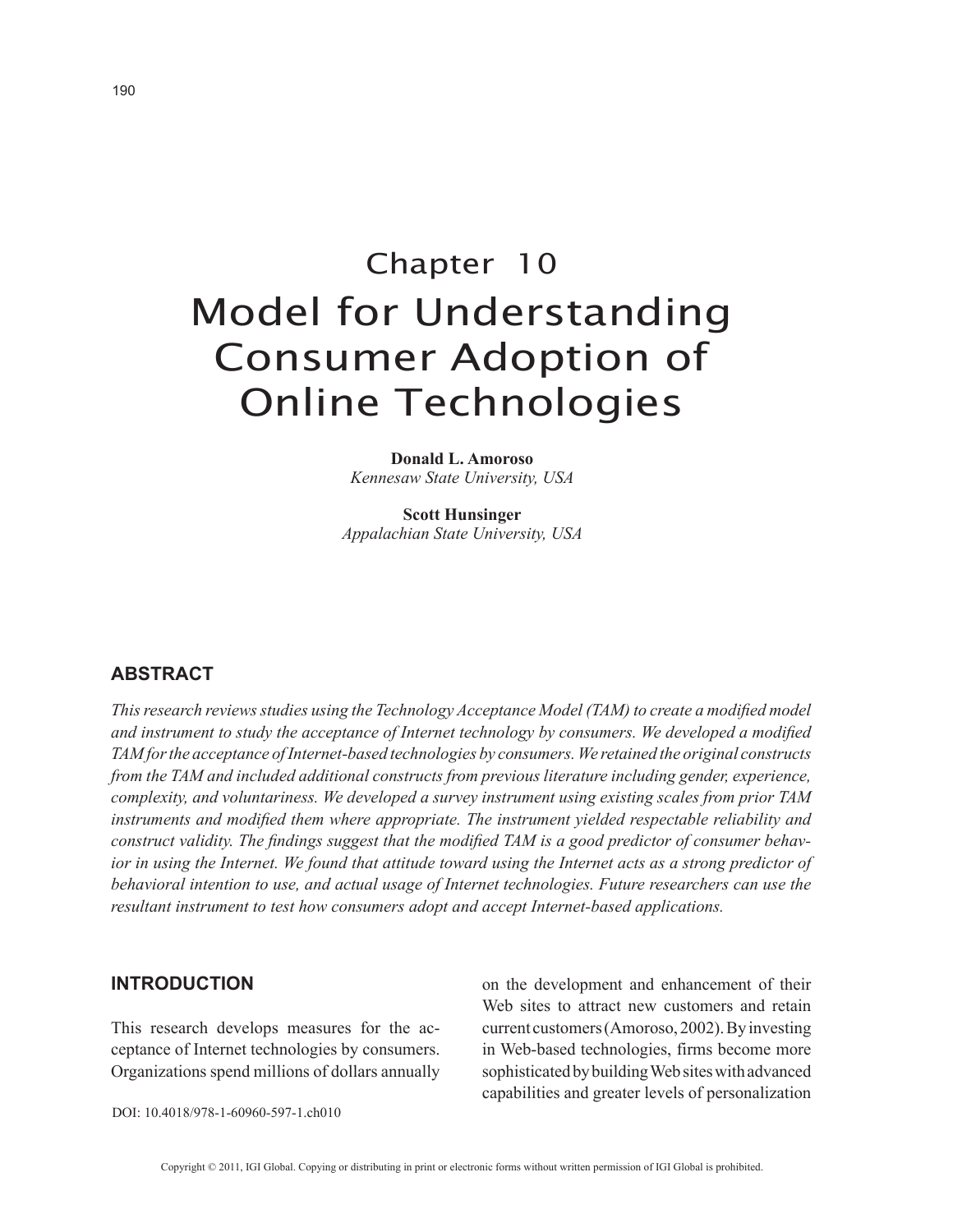and functionality available to their customers (Amoroso & Gardner, 2003). But are consumers accepting these technologies as evidenced by their usage? This paper describes the development and testing of an instrument designed to measure the acceptance of Internet technologies by consumers. We designed this instrument to serve as a tool for the study of the acceptance of Internet-based applications by individuals and an indication of the Internet technology's diffusion from the organization to the consumer.

Researchers made significant progress over the last decade in explaining and predicting user acceptance of information technologies. In particular, substantial theoretical and empirical support accumulated for the Technology Acceptance Model (TAM) (Davis, Bagozzi, & Warshaw, 1989). Numerous studies found that the TAM consistently explains a substantial proportion of variance in usage intentions and behavior, among a variety of technologies. TAM performs well against alternative models such as the Theory of Reasoned Action (TRA) and the Theory of Planned Behavior (TPB) (Mathieson, 1991; Sun, 2003). TAM theorizes that two beliefs determine an individual's behavioral intention to use a technology: perceived usefulness and perceived ease of use. TAM serves as a well-established and robust model for predicting user acceptance. TAM functions as one of the most influential research models in studies of determinants of information systems/ information technology acceptance (Chau & Hu, 2001).

While increasing numbers of empirical studies on Internet technologies have appeared recently, few studies on determinants of Internet usage and acceptance appeared. Only a small number of these studies focused on Internet technology (Agarwal & Karahanna, 2000; Gefen, Karahanna, & Straub, 2003; Koufaris, 2002; Van der Heijden, 2000, 2003). Much of the research appeared in the marketing area, studying the Internet from the consumer side from the studies using the technology acceptance model. Most studies examined very specific factors, rather than a more comprehensive acceptance model. The current work examines the following objectives:

- 1. **To review the existing user acceptance models:** This research reviews the current literature on technology acceptance by users and assesses the current state of knowledge with respect to understanding individual acceptance with new information technologies. While some studies look at similarities and differences across acceptance models, this review examines the technologies from which the studies examine findings. We selected studies that contain analyses relevant to Internet technology and constructs appropriate for our technology. We present a review of acceptance literature in the second section.
- 2. **To develop a model and metrics for Internet-based technologies:** Based upon the theory developed and empirically tested, we create a model that shows the impacts of the TAM constructs and external variables on consumer-based adoption patterns. We developed hypotheses from the theoretical foundation and empirical results of the studies that impact the consumer acceptance of Internet technologies. We subsequently developed and pre-tested an instrument by using and modifying the Technology Acceptance Model. We tested the instrument scales for reliability and validity and used factor analysis as an assessment of construct validity. We present the development of the model, metrics, instrument, and validation in the third and fourth sections.
- 3. **To empirically validate the TAM for Internet-based technologies:** An empirical test of the TAM for Internet-based technologies provides preliminary support for the hypotheses of the constructs measuring acceptance by users. Correlational analysis determined the significance of independent